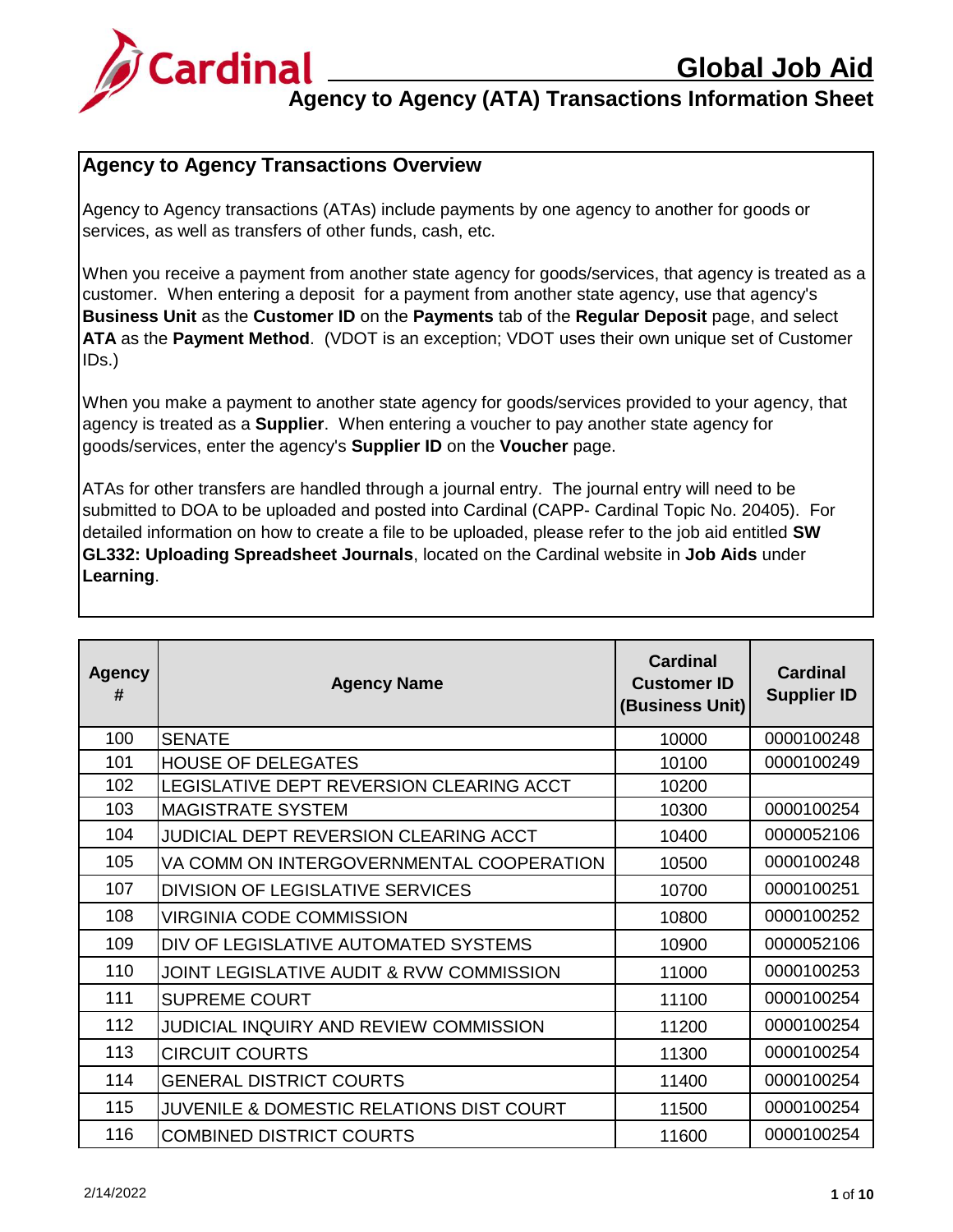

| <b>Agency</b><br># | <b>Agency Name</b>                              | <b>Cardinal</b><br><b>Customer ID</b><br>(Business Unit) | <b>Cardinal</b><br><b>Supplier ID</b> |
|--------------------|-------------------------------------------------|----------------------------------------------------------|---------------------------------------|
| 117                | <b>VIRGINIA STATE BAR</b>                       | 11700                                                    | 0000055055                            |
| 118                | VIRGINIA COAL AND ENERGY COMMISSION             | 11800                                                    | 0000100497                            |
| 119                | <b>LIEUTENANT GOVERNOR</b>                      | 11900                                                    | 0000100242                            |
| 121                | OFFICE OF THE GOVERNOR                          | 12100                                                    | 0000100243                            |
| 122                | DEPARTMENT OF PLANNING AND BUDGET               | 12200                                                    | 0000100222                            |
| 123                | DEPARTMENT OF MILITARY AFFAIRS                  | 12300                                                    | 0000100220                            |
| 125                | COURT OF APPEALS OF VIRGINIA                    | 12500                                                    | 0000100254                            |
| 127                | DEPARTMENT OF EMERGENCY MANAGEMENT              | 12700                                                    | 0000072517                            |
| 128                | <b>VIRGINIA VETERANS CARE CENTER</b>            | 12800                                                    | 0000100333                            |
| 129                | DEPARTMENT OF HUMAN RESOURCE MANAGEMENT         | 12900                                                    | 0000050488                            |
| 132                | DEPARTMENT OF ELECTIONS                         | 13200                                                    | 0000100247                            |
| 133                | <b>AUDITOR OF PUBLIC ACCOUNTS</b>               | 13300                                                    | 0000053461                            |
| 136                | <b>VIRGINIA INFORMATION TECHNOLOGIES AGENCY</b> | 13600                                                    | 0000031508                            |
| 140                | DEPARTMENT OF CRIMINAL JUSTICE SERVICES         | 14000                                                    | 0000086747                            |
| 141                | ATTORNEY GENERAL & DEPT OF LAW                  | 14100                                                    | 0000050456                            |
| 142                | <b>VIRGINIA STATE CRIME COMMISSION</b>          | 14200                                                    | 0000100257                            |
| 143                | ATTY GENERAL - DIV OF DEBT COLLECTION           | 14300                                                    | 0000050456                            |
| 145                | PROMOTION OF UNIFORMITY OF LEGISLATION          | 14500                                                    | 0000100499                            |
| 146                | THE SCIENCE MUSEUM OF VIRGINIA                  | 14600                                                    | 0000086773                            |
| 147                | OFFICE OF THE STATE INSPECTOR GENERAL           | 14700                                                    | 0000092830                            |
| 148                | VIRGINIA COMMISSION FOR THE ARTS                | 14800                                                    | 0000086739                            |
| 149                | ADMINISTRATION OF HEALTH INSURANCE              | 14900                                                    | 0000050488                            |
| 151                | DEPARTMENT OF ACCOUNTS                          | 15100                                                    | 0000050211                            |
| 152                | DEPARTMENT OF THE TREASURY                      | 15200                                                    | 0000056459                            |
| 154                | DEPARTMENT OF MOTOR VEHICLES                    | 15400                                                    | 0000050212                            |
| 155                | <b>TREASURY BOARD</b>                           | 15500                                                    | 0000056459                            |
| 156                | DEPARTMENT OF STATE POLICE                      | 15600                                                    | 0000053353                            |
| 157                | <b>COMPENSATION BOARD</b>                       | 15700                                                    | 0000100211                            |
| 158                | <b>VIRGINIA RETIREMENT SYSTEM</b>               | 15800                                                    | 0000050422                            |
| 160                | VIRGINIA CRIMINAL SENTENCING COMMISSION         | 16000                                                    | 0000100254                            |
| 161                | DEPARTMENT OF TAXATION                          | 16100                                                    | 0000050217                            |
| 162                | DEPT OF ACCOUNTS TRANSFER PAYMENTS              | 16200                                                    | 0000050211                            |
| 165                | DEPT OF HOUSING & COMMUNITY DEVELOPMENT         | 16500                                                    | 0000051204                            |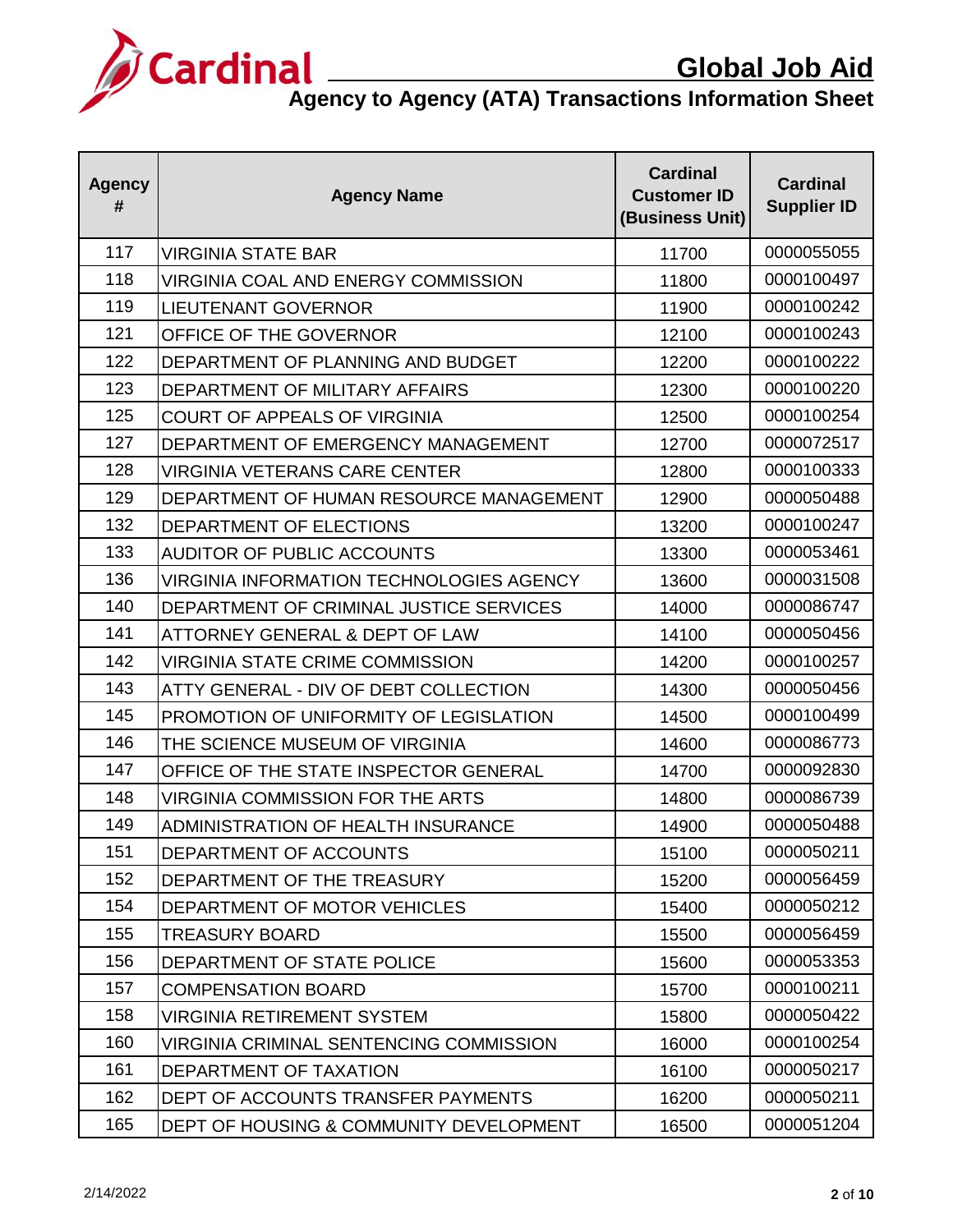

| <b>Agency</b><br># | <b>Agency Name</b>                          | <b>Cardinal</b><br><b>Customer ID</b><br>(Business Unit) | <b>Cardinal</b><br><b>Supplier ID</b> |
|--------------------|---------------------------------------------|----------------------------------------------------------|---------------------------------------|
| 166                | SECRETARY OF THE COMMONWEALTH               | 16600                                                    | 0000053331                            |
| 171                | STATE CORPORATION COMMISSION                | 17100                                                    | 0000053156                            |
| 172                | VIRGINIA LOTTERY                            | 17200                                                    | 0000055977                            |
| 174                | <b>VIRGINIA COLLEGE SAVINGS PLAN</b>        | 17400                                                    | 0000093891                            |
| 180                | SECRETARY OF ADMINISTRATION                 | 18000                                                    | 0000100229                            |
| 181                | DEPARTMENT OF LABOR AND INDUSTRY            | 18100                                                    | 0000050059                            |
| 182                | VIRGINIA EMPLOYMENT COMMISSION              | 18200                                                    | 0000052006                            |
| 183                | SECRETARY OF NATURAL RESOURCES              | 18300                                                    | 0000100216                            |
| 184                | SECRETARY OF TECHNOLOGY                     | 18400                                                    | 0000100241                            |
| 185                | SECRETARY OF EDUCATION                      | 18500                                                    | 0000100244                            |
| 186                | SECRETARY OF TRANSPORTATION                 | 18600                                                    | 0000100214                            |
| 187                | SEC OF PUB SAFETY&HOMELAND SEC              | 18700                                                    | 0000100215                            |
| 188                | SECRETARY OF HEALTH AND HUMAN RESOURCES     | 18800                                                    | 0000100217                            |
| 190                | <b>SECRETARY OF FINANCE</b>                 | 19000                                                    | 0000100212                            |
| 191                | VA WORKERS' COMPENSATION COMMISSION         | 19100                                                    | 0000053565                            |
| 192                | SECRETARY OF COMMERCE AND TRADE             | 19200                                                    | 0000100234                            |
| 193                | SECRETARY OF AGRICULTURE AND FORESTRY       | 19300                                                    | 0000100231                            |
| 194                | DEPARTMENT OF GENERAL SERVICES              | 19400                                                    | 0000031103                            |
| 195                | <b>SECRETARY OF LABOR</b>                   | 19500                                                    |                                       |
| 197                | DEPT OF ED-DIRECT AID TO LOCALITIES         | 19700                                                    | 0000100239                            |
| 199                | DEPT OF CONSERVATION AND RECREATION         | 19900                                                    | 0000055812                            |
| 200                | COMPREHENSIVE SRVC-ATRISK YOUTH/FAMILIES    | 20000                                                    | 0000108223                            |
| 201                | DEPT OF EDUC-CENTRAL OFFICE OPERATIONS      | 20100                                                    | 0000100239                            |
| 202                | THE LIBRARY OF VIRGINIA                     | 20200                                                    | 0000053552                            |
| 203                | <b>WOODROW WILSON REHABILITATION CENTER</b> | 20300                                                    | 0000050605                            |
| 204                | THE COLLEGE OF WILLIAM AND MARY IN VA       | 20400                                                    | 0000046256                            |
| 207                | UNIVERSITY OF VIRGINIA - ACADEMIC DIV       | 20700                                                    | 0000054250                            |
| 208                | VPI & STATE UNIVERSITY                      | 20800                                                    | 0000046258                            |
| 209                | UNIVERSITY OF VIRGINIA MEDICAL CENTER       | 20900                                                    | 0000054250                            |
| 211                | VIRGINIA MILITARY INSTITUTE                 | 21100                                                    | 0000050974                            |
| 212                | VIRGINIA STATE UNIVERSITY                   | 21200                                                    | 0000052008                            |
| 213                | NORFOLK STATE UNIVERSITY                    | 21300                                                    | 0000100237                            |
| 214                | <b>LONGWOOD UNIVERSITY</b>                  | 21400                                                    | 0000050036                            |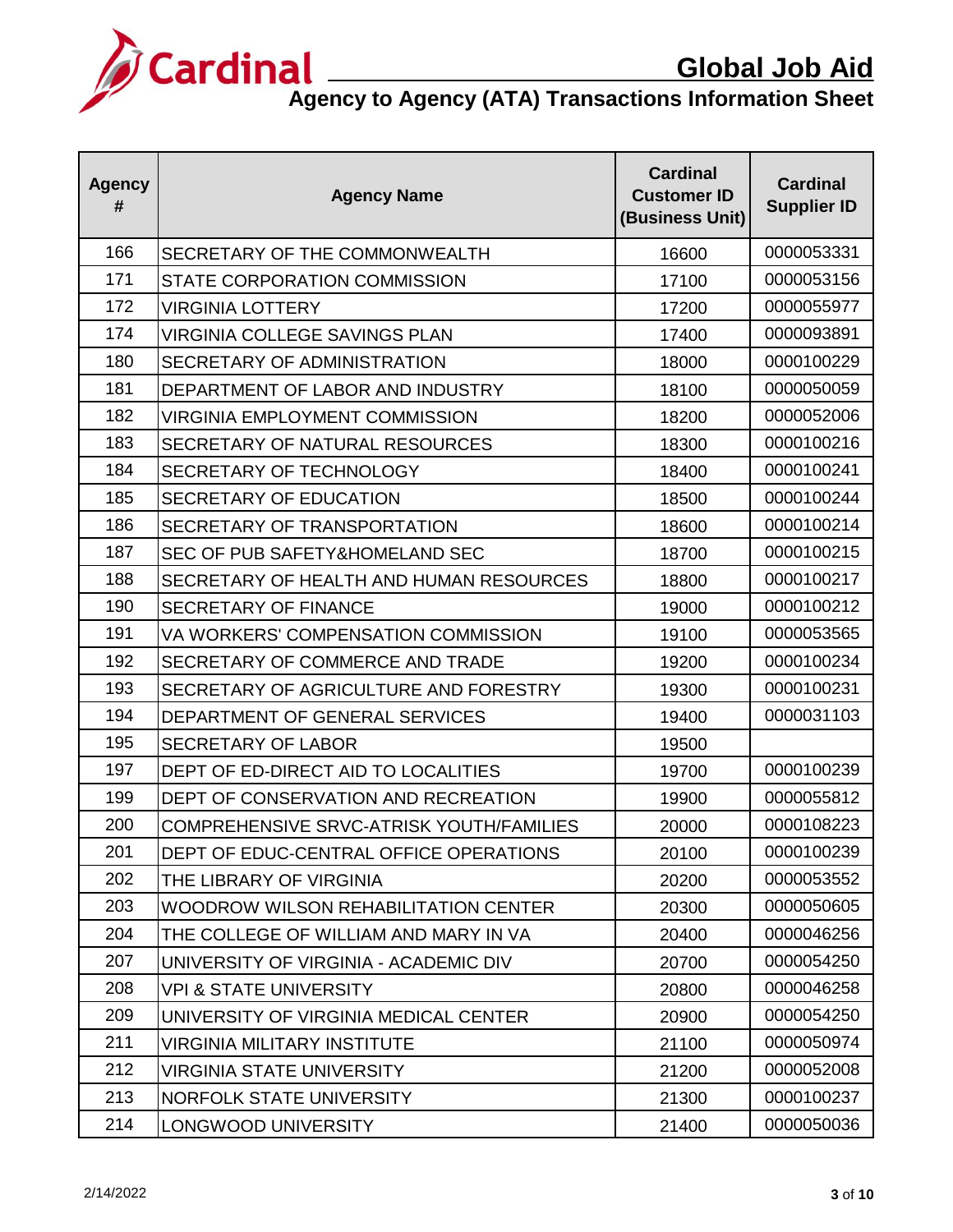

| <b>Agency</b><br># | <b>Agency Name</b>                                 | <b>Cardinal</b><br><b>Customer ID</b><br>(Business Unit) | <b>Cardinal</b><br><b>Supplier ID</b> |
|--------------------|----------------------------------------------------|----------------------------------------------------------|---------------------------------------|
| 215                | UNIVERSITY OF MARY WASHINGTON                      | 21500                                                    | 0000055790                            |
| 216                | <b>JAMES MADISON UNIVERSITY</b>                    | 21600                                                    | 0000086014                            |
| 217                | <b>RADFORD UNIVERSITY</b>                          | 21700                                                    | 0000086015                            |
| 218                | VA SCHOOL FOR THE DEAF & BLIND                     | 21800                                                    | 0000100236                            |
| 221                | <b>OLD DOMINION UNIVERSITY</b>                     | 22100                                                    | 0000050281                            |
| 222                | DEPT OF PROFESSIONAL & OCCUPATIONAL REG            | 22200                                                    | 0000052020                            |
| 223                | DEPARTMENT OF HEALTH PROFESSIONS                   | 22300                                                    | 0000087705                            |
| 226                | <b>BOARD OF ACCOUNTANCY</b>                        | 22600                                                    | 0000100078                            |
| 229                | <b>VPI&amp;SU-COOP EXT &amp; AG EXPERIMENT DIV</b> | 22900                                                    | 0000046258                            |
| 233                | <b>VIRGINIA BOARD OF BAR EXAMINERS</b>             | 23300                                                    | 0000100235                            |
| 234                | COOP EXT/AGRICULTURAL RESEARCH SERVICE             | 23400                                                    | 0000052008                            |
| 236                | VIRGINIA COMMONWEALTH UNIVERSITY                   | 23600                                                    | 0000050937                            |
| 238                | <b>VIRGINIA MUSEUM OF FINE ARTS</b>                | 23800                                                    | 0000086016                            |
| 239                | FRONTIER CULTURE MUSEUM OF VIRGINIA                | 23900                                                    | 0000085843                            |
| 241                | RICHARD BLAND COLLEGE                              | 24100                                                    | 0000100233                            |
| 242                | CHRISTOPHER NEWPORT UNIVERSITY                     | 24200                                                    | 0000057551                            |
| 245                | STATE COUNCIL OF HIGHER EDUCATION FOR VA           | 24500                                                    | 0000100228                            |
| 246                | UNIVERSITY OF VIRGINIA'S COLLEGE AT WISE           | 24600                                                    | 0000054250                            |
| 247                | <b>GEORGE MASON UNIVERSITY</b>                     | 24700                                                    | 0000052222                            |
| 260                | <b>VIRGINIA COMMUNITY COLLEGE SYSTEM</b>           | 26000                                                    | 0000071580                            |
| 261                | VA COMMUNITY COLLEGE SYS-SYSTEM OFFICE             | 26100                                                    | 0000071580                            |
| 262                | DEPT OF AGING AND REHABILITATVE SERVICES           | 26200                                                    | 0000061193                            |
| 263                | VA REHAB CTR - BLIND & VISION IMPAIRED             | 26300                                                    | 0000046242                            |
| 268                | VIRGINIA INSTITUTE OF MARINE SCIENCE               | 26800                                                    | 0000063603                            |
| 275                | <b>NEW RIVER COMMUNITY COLLEGE</b>                 | 27500                                                    | 0000094392                            |
| 276                | SOUTHSIDE VIRGINIA COMMUNITY COLLEGE               | 27600                                                    | 0000070552                            |
| 277                | PAUL D CAMP COMMUNITY COLLEGE                      | 27700                                                    | 0000050018                            |
| 278                | RAPPAHANNOCK COMMUNITY COLLEGE                     | 27800                                                    | 0000052332                            |
| 279                | DANVILLE COMMUNITY COLLEGE                         | 27900                                                    | 0000071740                            |
| 280                | NORTHERN VIRGINIA COMMUNITY COLLEGE                | 28000                                                    | 0000051710                            |
| 282                | PIEDMONT VIRGINIA COMMUNITY COLLEGE                | 28200                                                    | 0000070550                            |
| 283                | <b>J SARGEANT REYNOLDS COMMUNITY COLLEGE</b>       | 28300                                                    | 0000030505                            |
| 284                | EASTERN SHORE COMMUNITY COLLEGE                    | 28400                                                    | 0000055464                            |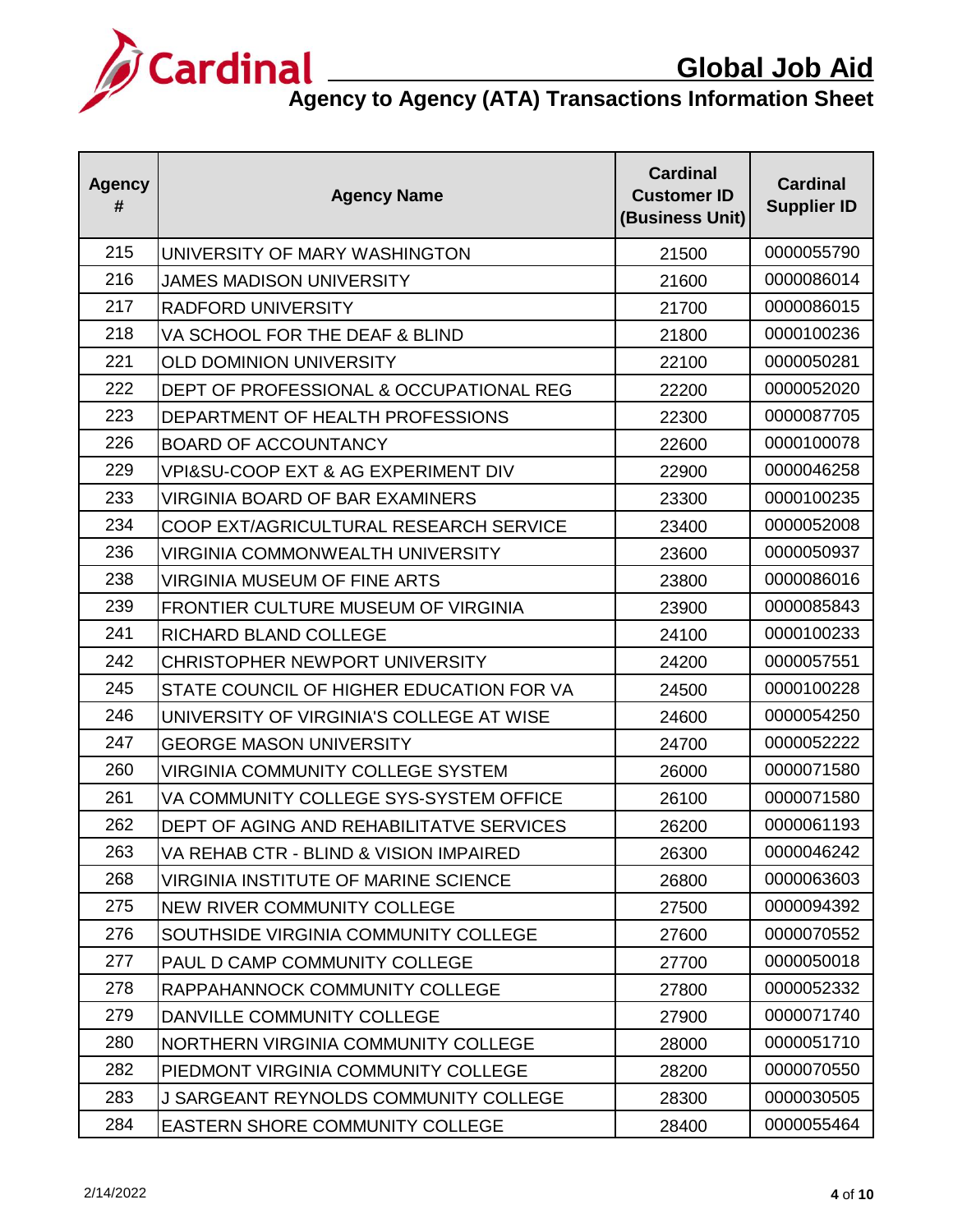

| <b>Agency</b><br># | <b>Agency Name</b>                          | <b>Cardinal</b><br><b>Customer ID</b><br>(Business Unit) | <b>Cardinal</b><br><b>Supplier ID</b> |
|--------------------|---------------------------------------------|----------------------------------------------------------|---------------------------------------|
| 285                | PATRICK HENRY COMMUNITY COLLEGE             | 28500                                                    | 0000072322                            |
| 286                | <b>VIRGINIA WESTERN COMMUNITY COLLEGE</b>   | 28600                                                    | 0000052333                            |
| 287                | DABNEY S LANCASTER COMMUNITY COLLEGE        | 28700                                                    | 0000100213                            |
| 288                | <b>WYTHEVILLE COMMUNITY COLLEGE</b>         | 28800                                                    | 0000085784                            |
| 290                | JOHN TYLER COMMUNITY COLLEGE                | 29000                                                    | 0000055662                            |
| 291                | <b>BLUE RIDGE COMMUNITY COLLEGE</b>         | 29100                                                    | 0000053462                            |
| 292                | CENTRAL VIRGINIA COMMUNITY COLLEGE          | 29200                                                    | 0000050265                            |
| 293                | <b>THOMAS NELSON COMMUNITY COLLEGE</b>      | 29300                                                    | 0000051201                            |
| 294                | SOUTHWEST VIRGINIA COMMUNITY COLLEGE        | 29400                                                    | 0000085785                            |
| 295                | TIDEWATER COMMUNITY COLLEGE                 | 29500                                                    | 0000052326                            |
| 296                | <b>VIRGINIA HIGHLANDS COMMUNITY COLLEGE</b> | 29600                                                    | 0000050486                            |
| 297                | <b>GERMANNA COMMUNITY COLLEGE</b>           | 29700                                                    | 0000052327                            |
| 298                | <b>LORD FAIRFAX COMMUNITY COLLEGE</b>       | 29800                                                    | 0000050721                            |
| 299                | <b>MOUNTAIN EMPIRE COMMUNITY COLLEGE</b>    | 29900                                                    | 0000070548                            |
| 301                | DEPT OF AGRICULTURE & CONSUMER SERVICES     | 30100                                                    | 0000051003                            |
| 307                | <b>VIRGINIA AGRICULTURAL COUNCIL</b>        | 30700                                                    | 0000051003                            |
| 309                | VA INNOVATION PARTNERSHIP AUTH              | 30900                                                    |                                       |
| 312                | ECONOMIC DEVELOPMENT INCENTIVE PAYMENTS     | 31200                                                    | 0000106259                            |
| 330                | <b>VIRGINIA-ISRAEL ADVISORY BOARD</b>       | 33000                                                    | 0000100493                            |
| 350                | DEPARTMENT OF SMALL BUSINESS SUPPLIER DI    | 35000                                                    | 0000108224                            |
| 400                | JAMESTOWN-YORKTOWNCOMMEMORATIONS            | 40000                                                    |                                       |
| 402                | <b>MARINE RESOURCES COMMISSION</b>          | 40200                                                    | 0000086013                            |
| 403                | DEPARTMENT OF WILDLIFE RESOURCES            | 40300                                                    | 0000050308                            |
| 405                | <b>VIRGINIA RACING COMMISSION</b>           | 40500                                                    | 0000100226                            |
| 407                | <b>VIRGINIA PORT AUTHORITY</b>              | 40700                                                    | 0000055644                            |
| 409                | DEPT OF MINES, MINERALS AND ENERGY          | 40900                                                    | 0000096140                            |
| 411                | DEPARTMENT OF FORESTRY                      | 41100                                                    | 0000052007                            |
| 413                | COMM VA ALCOHOL SAFETY ACTION PROGRAM       | 41300                                                    | 0000100245                            |
| 417                | <b>GUNSTON HALL</b>                         | 41700                                                    | 0000106260                            |
| 423                | DEPARTMENT OF HISTORIC RESOURCES            | 42300                                                    | 0000052232                            |
| 425                | JAMESTOWN-YORKTOWN FOUNDATION               | 42500                                                    | 0000097672                            |
| 440                | DEPARTMENT OF ENVIRONMENTAL QUALITY         | 44000                                                    | 0000050815                            |
| 454                | <b>SEC VETERANS &amp; DEFENSE AFFAIRS</b>   | 45400                                                    | 0000100238                            |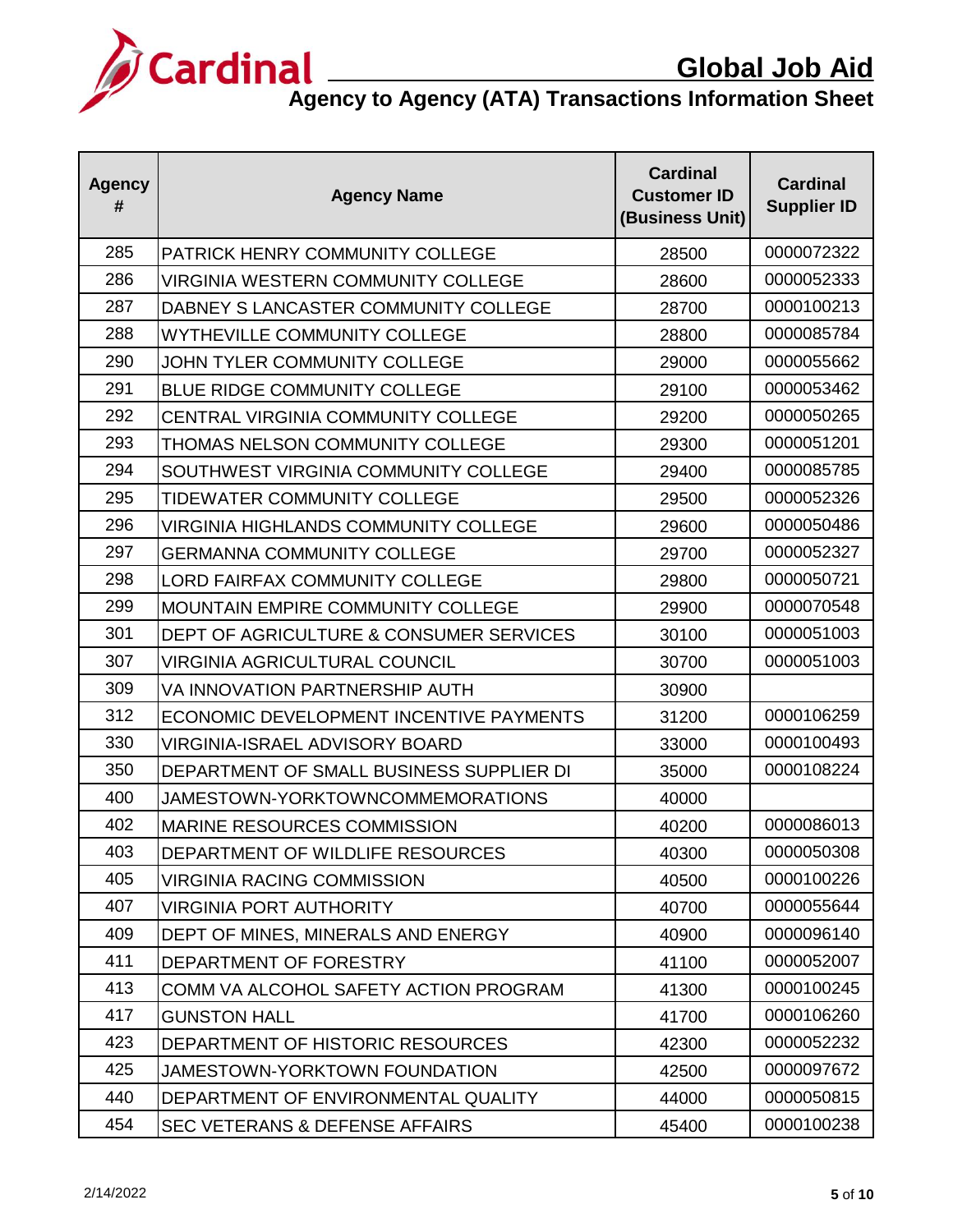

| <b>Agency</b><br># | <b>Agency Name</b>                           | <b>Cardinal</b><br><b>Customer ID</b><br>(Business Unit) | <b>Cardinal</b><br><b>Supplier ID</b> |
|--------------------|----------------------------------------------|----------------------------------------------------------|---------------------------------------|
| 501                | <b>VIRGINIA DEPARTMENT OF TRANSPORTATION</b> | 50100                                                    | 0000057339                            |
| 505                | DEPT OF RAIL AND PUBLIC TRANSPORTATION       | 50500                                                    | 0000050238                            |
| 506                | <b>MOTOR VEHICLE DEALER BOARD</b>            | 50600                                                    | 0000100495                            |
| 522                | VA PASSENGER RAIL AUTHORITY                  | 52200                                                    |                                       |
| 530                | DEPT OF MOTOR VEHICLES TRANSFER PAYMENTS     | 53000                                                    | 0000050212                            |
| 601                | DEPARTMENT OF HEALTH                         | 60100                                                    | 0000053187                            |
| 602                | DEPT OF MEDICAL ASSISTANCE SERVICES          | 60200                                                    | 0000100165                            |
| 606                | VA BOARD FOR PEOPLE WITH DISABILITIES        | 60600                                                    | 0000100225                            |
| 701                | DEPT OF CORRECTIONS-CENTRAL ADMIN            | 70100                                                    | 0000056286                            |
| 702                | DEPT FOR THE BLIND & VISION IMPAIRED         | 70200                                                    | 0000046242                            |
| 703                | <b>CENTRAL STATE HOSPITAL</b>                | 70300                                                    | 0000100079                            |
| 704                | <b>EASTERN STATE HOSPITAL</b>                | 70400                                                    | 0000100224                            |
| 705                | SOUTHWESTERN VA MENTAL HEALTH INSTITUTE      | 70500                                                    | 0000100320                            |
| 706                | <b>WESTERN STATE HOSPITAL</b>                | 70600                                                    | 0000100319                            |
| 707                | <b>CENTRAL VIRGINIA TRAINING CENTER</b>      | 70700                                                    | 0000050037                            |
| 708                | COMMONWEALTH CTR FOR CHLDRN AND ADLSCNTS     | 70800                                                    | 0000100166                            |
| 709                | POWHATAN CORRECTIONAL CENTER                 | 70900                                                    | 0000056286                            |
| 711                | <b>VIRGINIA CORRECTIONAL ENTERPRISES</b>     | 71100                                                    | 0000046257                            |
| 716                | VIRGINIA CORRECTIONAL CENTER FOR WOMEN       | 71600                                                    | 0000056286                            |
| 717                | SOUTHAMPTON MEMORIAL HOSPITAL                | 71700                                                    | 0000056286                            |
| 718                | <b>BLAND CORRECTIONAL CENTER</b>             | 71800                                                    | 0000056286                            |
| 719                | <b>JAMES RIVER CORRECTIONAL CENTER</b>       | 71900                                                    | 0000056286                            |
| 720                | DEPT OF BEHAVIORAL HEALTH/DVLPMNTL SERV      | 72000                                                    | 0000100221                            |
| 721                | POWHATAN RECEPTN & CLASSIFICATN CENTER       | 72100                                                    | 0000056286                            |
| 723                | SOUTHEASTERN VIRGINIA TRAINING CENTER        | 72300                                                    | 0000100334                            |
| 724                | <b>CATAWBA HOSPITAL</b>                      | 72400                                                    | 0000100080                            |
| 725                | NORTHERN VIRGINIA TRAINING CENTER            | 72500                                                    | 0000100264                            |
| 726                | SOUTHSIDE VIRGINIA TRAINING CENTER           | 72600                                                    | 0000100318                            |
| 728                | NORTHERN VA MENTAL HEALTH INSTITUTE          | 72800                                                    | 0000100263                            |
| 729                | PIEDMONT GERIATRIC HOSPITAL                  | 72900                                                    | 0000050074                            |
| 730                | <b>BRUNSWICK CORRECTIONAL CENTER</b>         | 73000                                                    | 0000056286                            |
| 733                | <b>SUSSEX I STATE PRISON</b>                 | 73300                                                    | 0000056286                            |
| 734                | <b>SUSSEX II STATE PRISON</b>                | 73400                                                    | 0000056286                            |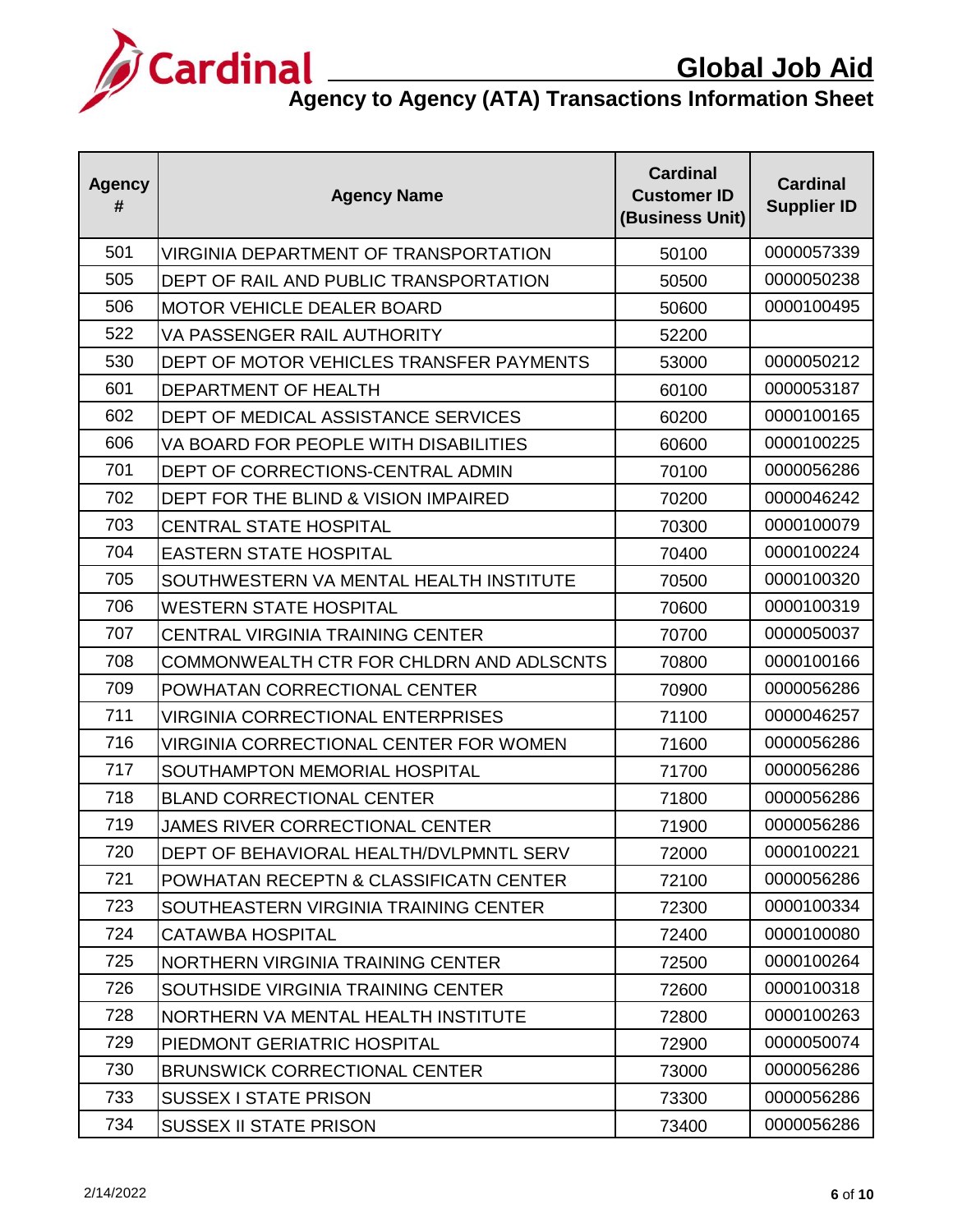

| <b>Agency</b><br># | <b>Agency Name</b>                                 | <b>Cardinal</b><br><b>Customer ID</b><br>(Business Unit) | <b>Cardinal</b><br><b>Supplier ID</b> |
|--------------------|----------------------------------------------------|----------------------------------------------------------|---------------------------------------|
| 735                | <b>WALLENS RIDGE STATE PRISON</b>                  | 73500                                                    | 0000056286                            |
| 737                | ST BRIDES CORRECTIONAL CENTER                      | 73700                                                    | 0000056286                            |
| 738                | SOUTHWESTERN VIRGINIA TRAINING CENTER              | 73800                                                    | 0000050219                            |
| 739                | SOUTHERN VA MENTAL HEALTH INSTITUTE                | 73900                                                    | 0000100218                            |
| 741                | <b>RED ONION STATE PRISON</b>                      | 74100                                                    | 0000056286                            |
| 742                | <b>CORRECTIONS-EMPLOYEE RELATNS &amp; TRAINING</b> | 74200                                                    | 0000056286                            |
| 743                | FLUVANNA CORRECTIONAL CENTER FOR WOMEN             | 74300                                                    | 0000056286                            |
| 744                | <b>MECKLENBURG CORRECTIONAL CENTER</b>             | 74400                                                    | 0000056286                            |
| 745                | NOTTOWAY CORRECTIONAL CENTER                       | 74500                                                    | 0000056286                            |
| 747                | <b>MARION CORRECTION TREATMENT CENTER</b>          | 74700                                                    | 0000056286                            |
| 748                | <b>HIRAM W DAVIS MEDICAL CENTER</b>                | 74800                                                    | 0000100262                            |
| 749                | <b>BUCKINGHAM CORRECTIONAL CENTER</b>              | 74900                                                    | 0000056286                            |
| 751                | DEPT FOR THE DEAF & HARD-OF-HEARDING               | 75100                                                    | 0000100240                            |
| 752                | DEEP MEADOW CORRECTIONAL CENTER                    | 75200                                                    | 0000056286                            |
| 753                | DEERFIELD CORRECTIONAL CENTER                      | 75300                                                    | 0000056286                            |
| 754                | <b>AUGUSTA CORRECTIONAL CENTER</b>                 | 75400                                                    | 0000056286                            |
| 756                | CORRECTIONS - DIVISON OF INSTITUTIONS              | 75600                                                    | 0000056286                            |
| 757                | <b>WESTERN REGION CORRECTIONAL FIELD UNITS</b>     | 75700                                                    | 0000056286                            |
| 760                | CENTRAL REGION CORRECTIONAL FIELD UNITS            | 76000                                                    | 0000056286                            |
| 761                | <b>BASKERVILLE CORRECTIONAL CENTER</b>             | 76100                                                    | 0000056286                            |
| 765                | DEPARTMENT OF SOCIAL SERVICES                      | 76500                                                    | 0000050730                            |
| 766                | <b>VIRGINIA PAROLE BOARD</b>                       | 76600                                                    | 0000100261                            |
| 767                | DIVISION OF COMMUNITY CORRECTIONS                  | 76700                                                    | 0000056286                            |
| 768                | <b>KEEN MOUNTAIN CORRECTIONAL CENTER</b>           | 76800                                                    | 0000056286                            |
| 769                | <b>GREENSVILLE CORRECTIONAL CENTER</b>             | 76900                                                    | 0000056286                            |
| 770                | <b>DILLWYN CORRECTIONAL CENTER</b>                 | 77000                                                    | 0000056286                            |
| 771                | <b>INDIAN CREEK CORRECTIONAL CENTER</b>            | 77100                                                    | 0000056286                            |
| 772                | HAYNESVILLE CORRECTIONAL CENTER                    | 77200                                                    | 0000056286                            |
| 773                | COFFEEWOOD CORRECTIONAL CENTER                     | 77300                                                    | 0000056286                            |
| 774                | LUNENBURG CORRECTIONAL CENTER                      | 77400                                                    | 0000056286                            |
| 775                | POCAHONTAS STATE CORRECTIONAL CENTER               | 77500                                                    | 0000056286                            |
| 776                | <b>GREEN ROCK CORRECTIONAL CENTER</b>              | 77600                                                    | 0000056286                            |
| 777                | DEPARTMENT OF JUVENILE JUSTICE                     | 77700                                                    | 0000092895                            |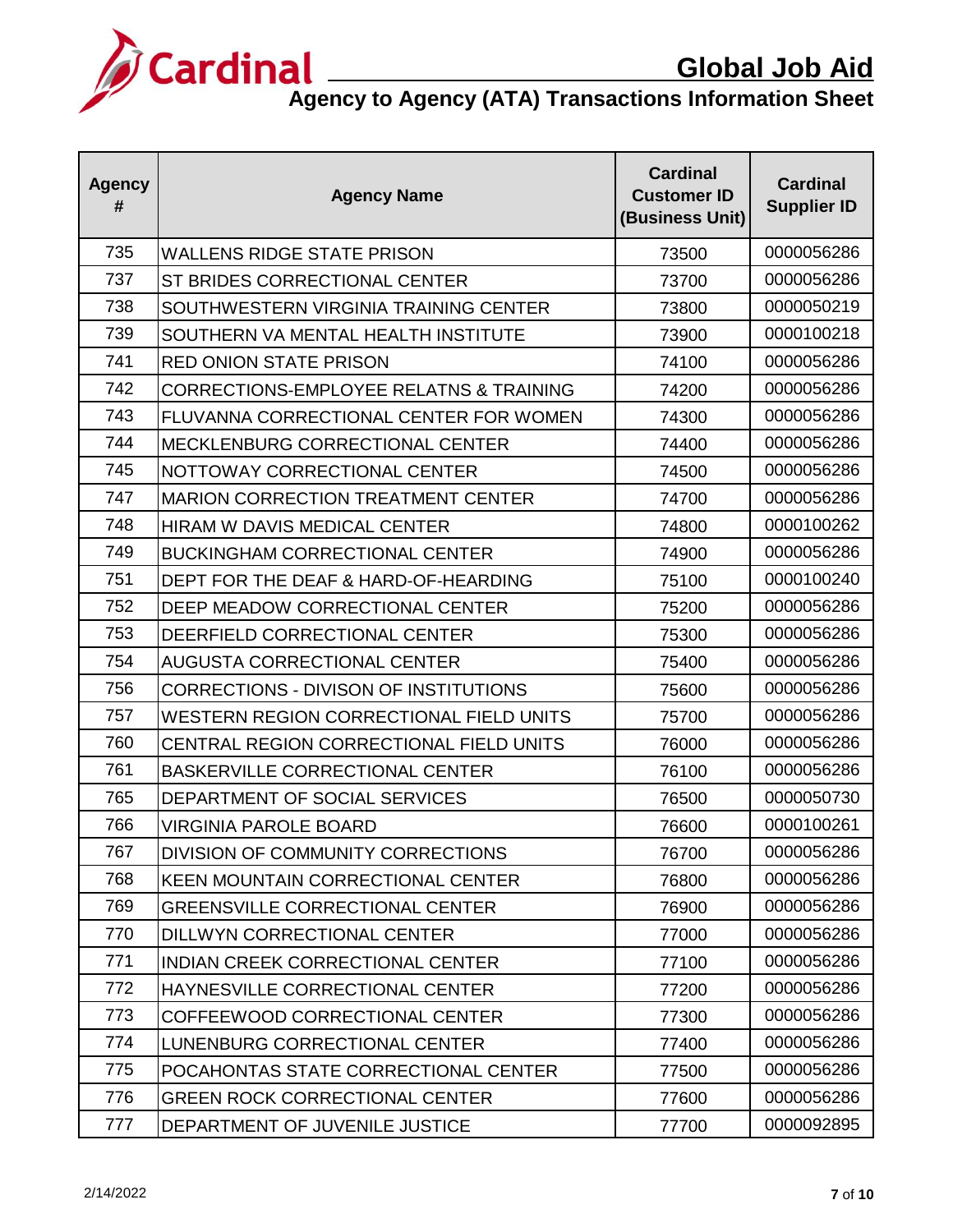

| <b>Agency</b><br># | <b>Agency Name</b>                              | <b>Cardinal</b><br><b>Customer ID</b><br>(Business Unit) | <b>Cardinal</b><br><b>Supplier ID</b> |
|--------------------|-------------------------------------------------|----------------------------------------------------------|---------------------------------------|
| 778                | DEPARTMENT OF FORENSIC SCIENCE                  | 77800                                                    | 0000100219                            |
| 779                | SUSSEX 1 AND II STATE PRISON COMPLEX            | 77900                                                    |                                       |
| 785                | RIVER NORTH CORRECTIONAL CENTER                 | 78500                                                    | 0000056286                            |
| 786                | CULPEPER CORRECTIONAL FACILITY FOR WOMEN        | 78600                                                    | 0000056286                            |
| 790                | DMHMRSAS - GRANTS TO LOCALITIES                 | 79000                                                    | 0000100221                            |
| 792                | <b>MENTAL HEALTH TREATMENT CENTERS</b>          | 79200                                                    | 0000100221                            |
| 793                | <b>INTELLECTUAL DISABILITIES TRAINING CNTRS</b> | 79300                                                    | 0000100221                            |
| 794                | VA CENTER FOR BEHAVIORAL REHABILITATION         | 79400                                                    | 0000100260                            |
| 795                | DEPT OF CORRECTIONS-DIV OF INSTITUTIONS         | 79500                                                    | 0000056286                            |
| 799                | DEPT OF CORRECTIONS-CENTRAL ACTVITIES           | 79900                                                    | 0000056286                            |
| 820                | CAPITOL SQUARE PRESERVATION COUNCIL             | 82000                                                    | 0000100614                            |
| 834                | VA FREEDOM INFORMATION ADVISORY COUNCIL         | 83400                                                    | 0000055915                            |
| 836                | <b>CITIZENS ADVISORY COMMITTEE</b>              | 83600                                                    | 0000100243                            |
| 837                | <b>VIRGINIA DISABILITY COMMISSION</b>           | 83700                                                    | 0000106261                            |
| 839                | <b>VIRGINIA COMMISSION ON YOUTH</b>             | 83900                                                    | 0000106262                            |
| 840                | <b>VIRGINIA HOUSING COMMISSION</b>              | 84000                                                    | 0000106263                            |
| 841                | DEPARTMENT OF AVIATION                          | 84100                                                    | 0000050485                            |
| 842                | <b>CHESAPEAKE BAY COMMISSION</b>                | 84200                                                    | 0000100250                            |
| 844                | <b>JOINT COMMISSION ON HEALTH CARE</b>          | 84400                                                    | 0000106264                            |
| 845                | DR M L KING JR MEMORIAL COMMISSION              | 84500                                                    | 0000106604                            |
| 847                | JOINT COMM ON TECHNOLOGY AND SCIENCE            | 84700                                                    | 0000106265                            |
| 848                | INDIGENT DEFENSE COMMISSION                     | 84800                                                    | 0000100259                            |
| 851                | TOBACCO INDEMNIFICATION & REVITALIZ COMM        | 85100                                                    | 0000100232                            |
| 852                | VA FOUNDATION FOR HEALTHY YOUTH                 | 85200                                                    | 0000098821                            |
| 858                | BROWN V BOARD OF ED SCHOLARSHIP COMM            | 85800                                                    | 0000100615                            |
| 859                | VA SESQUICNTNL AMERICAN CIVIL WAR COMM.         | 85900                                                    | 0000084270                            |
| 860                | <b>COMMISSION ON UNEMPLOYEMENT COMPENSATION</b> | 86000                                                    | 0000106266                            |
| 862                | SMALL BUSINESS COMMISSION                       | 86200                                                    | 0000106267                            |
| 863                | <b>COMMISSION ON ELECTRIC UTILITY REG</b>       | 86300                                                    | 0000115490                            |
| 864                | MANUFACTURING DEVELOPMENT COMMISSION            | 86400                                                    | 0000106268                            |
| 865                | JOINT COMMISSION ON ADMINISTRATIVE RULES        | 86500                                                    | 0000106269                            |
| 867                | VA BICENTNL OF AMERICAN WAR OF 1812 COMM        | 86700                                                    | 0000106270                            |
| 870                | <b>COMMISSION ON CIVICS EDUCATION</b>           | 87000                                                    | 0000106271                            |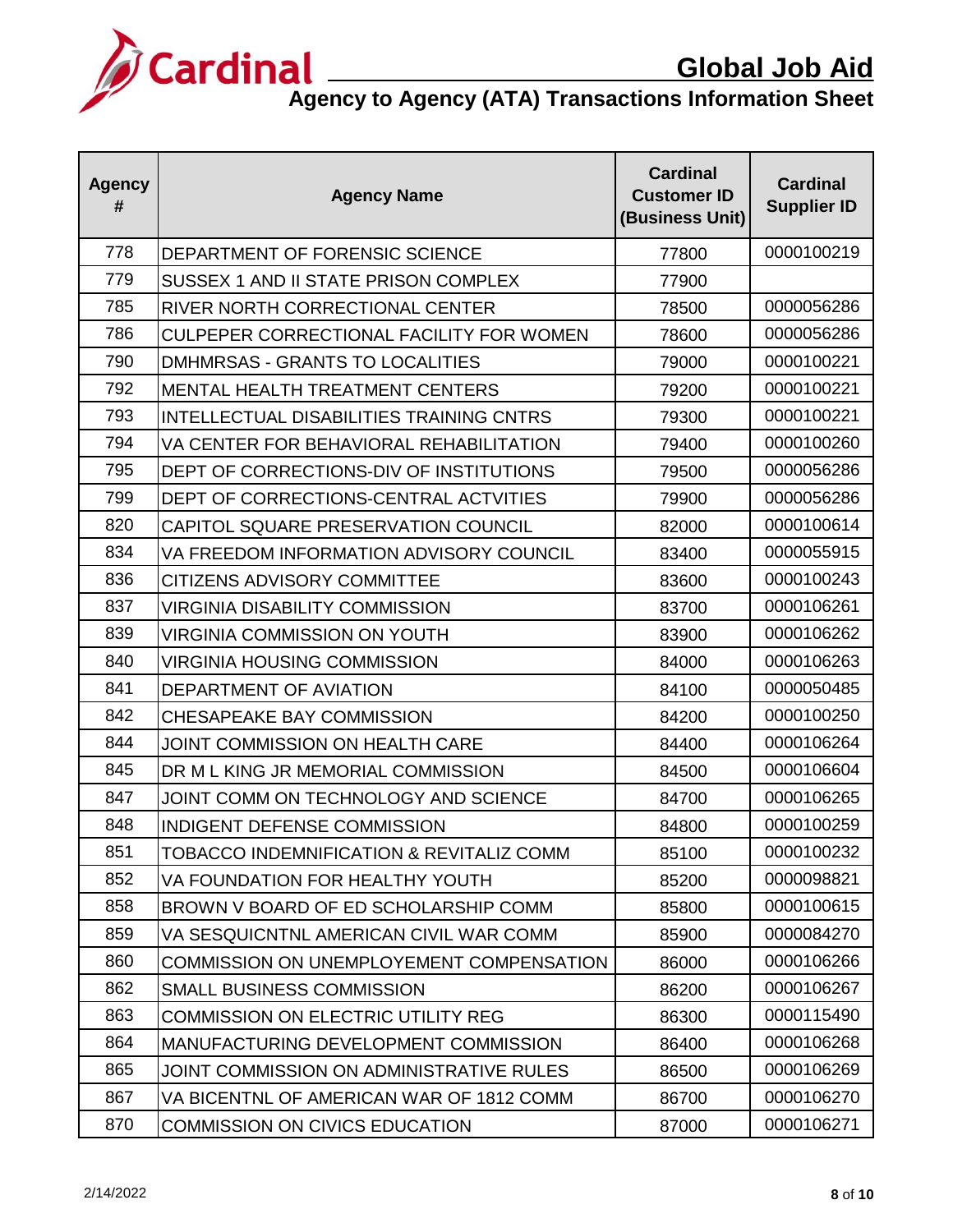

| <b>Agency</b><br># | <b>Agency Name</b>                                 | <b>Cardinal</b><br><b>Customer ID</b><br>(Business Unit) | <b>Cardinal</b><br><b>Supplier ID</b> |
|--------------------|----------------------------------------------------|----------------------------------------------------------|---------------------------------------|
| 871                | <b>AUTISM ADVISORY COUNCIL</b>                     | 87100                                                    | 0000100501                            |
| 872                | WW I & II COMMEMORATION COMM                       | 87200                                                    | 0000115443                            |
| 874                | <b>CENTENNIAL WOMEN'S RIGHT VOTE</b>               | 87400                                                    |                                       |
| 875                | <b>JOINT COMM TRANS ACCTABILITY</b>                | 87500                                                    |                                       |
| 876                | CONFLICT INT & ETHICS ADV CNCL                     | 87600                                                    | 0000115491                            |
| 877                | <b>VRGNIANS ASPIRING &amp; DIVRSE COM</b>          | 87700                                                    |                                       |
| 878                | OPPORTUNITY MINORITY BUSINESS EXPANSION            | 87800                                                    |                                       |
| 879                | COMMONWEALTH VA BEACH MASS SHOOTING                | 87900                                                    |                                       |
| 880                | STUDY DISCRIMINATON AGAINST AFRICAN AMERICAN       | 88000                                                    |                                       |
| 881                | COMM SCHOOL CONSTR & MODERNIZATION                 | 88100                                                    |                                       |
| 882                | <b>BEHAVIORAL HEALTH COMMISSION</b>                | 88200                                                    |                                       |
| 900                | <b>HEALTH &amp; HUMAN RESOURCES CAP CLRNG ACCT</b> | 90000                                                    |                                       |
| 901                | PUBLIC SAFETY CAPITAL CLEARING ACCOUNT             | 90100                                                    |                                       |
| 902                | PULLER VETERANS CARE CENTER                        | 90200                                                    |                                       |
| 903                | JONES AND CABACOY VETERANS CARE CENTER             | 90300                                                    |                                       |
| 912                | DEPARTMENT OF VETERANS SERVICES                    | 91200                                                    | 0000100223                            |
| 921                | <b>INTERSTATE ORGANIZATION CONTRIBUTIONS</b>       | 92100                                                    | 0000100243                            |
| 922                | SITTER-BARFOOT VETERANS CARE CENTER                | 92200                                                    | 0000100258                            |
| 937                | SOUTHERN VIRGINIA HIGHER EDUCATION CNTR            | 93700                                                    | 0000100331                            |
| 938                | <b>NEW COLLEGE INSTITUTE</b>                       | 93800                                                    | 0000040615                            |
| 941                | <b>VIRGINIA COLLEGE BUILDING AUTHORITY</b>         | 94100                                                    | 0000056459                            |
| 942                | VIRGINIA MUSEUM OF NATURAL HISTORY                 | 94200                                                    | 0000083433                            |
| 948                | SOUTHWEST VA HIGHER EDUCATION CENTER               | 94800                                                    | 0000054250                            |
| 949                | CENTRAL APPROPRIATIONS-CAPITAL OUTLAY              | 94900                                                    |                                       |
| 950                | CENTRAL APPROPRIATIONS-REVENUE BONDS 9 C           | 95000                                                    |                                       |
| 951                | CENTRAL APPROPRIATIONS-DEBT BONDS 9 D              | 95100                                                    |                                       |
| 957                | COMMONWEALTH ATTORNEYS' SERVICES COUNCIL           | 95700                                                    | 0000100246                            |
| 960                | DEPARTMENT OF FIRE PROGRAMS                        | 96000                                                    | 0000054651                            |
| 961                | <b>DIVISION OF CAPITOL POLICE</b>                  | 96100                                                    | 0000100255                            |
| 971                | STATE WATER COMMISSION                             | 97100                                                    | 0000100496                            |
| 977                | VA CANNABIS CONTROL AUTHORITY                      | 97700                                                    |                                       |
| 980                | IN-STATE UNDERGRAD TUITION MOD                     | 98000                                                    |                                       |
| 984                | <b>MAINTAIN AFFORDABLE ACCESS</b>                  | 98400                                                    |                                       |